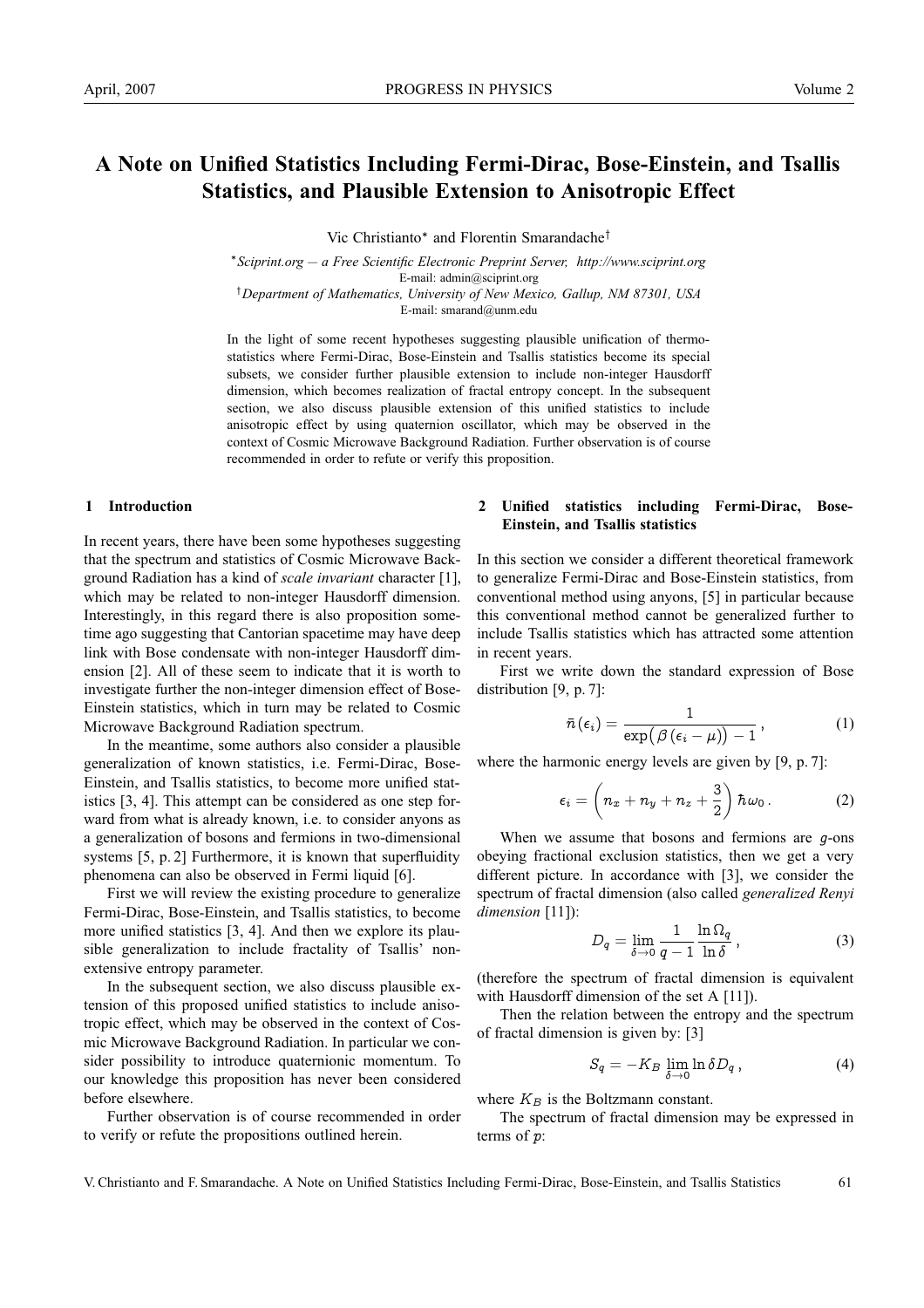$$
D_q \approx \frac{1}{q-1} \frac{\sum\limits_{i=1}^k p_i^q - 1}{\ln \delta}.
$$
 (5)

Then, substituting equation (5) into (4), we get the Tsallis non-extensive entropy [3]:

$$
S_q = -K_B \frac{\sum_{i=1}^k p_i^q - 1}{q - 1} \,. \tag{6}
$$

After a few more assumptions, and using g-on notation [3], i.e.  $q = 1$  for generalized Fermi-Dirac statistics and  $q = 0$ for generalised Bose-Einstein statistics, then one gets the most probable distribution for g-ons [3]:

$$
\bar{n}_{k}(\epsilon_{i}, g, q) = \frac{1}{\left(1 - (q - 1)\beta(\epsilon_{i} - \mu)\right)^{\frac{1}{q - 1}} + 2g - 1}, (7)
$$

Which gives standard Planck distribution for  $\mu = 0$ ,  $g = 0$ and  $q = 1$  [3, 9]. In other words, we could expect that qons gas statistics could yield more generalized statistics than anyons'.

To introduce further generality of this expression (7), one may consider the parameter  $q$  as function of another noninteger dimension, therefore:

$$
\bar{n}_{k}(\epsilon_{i}, g, q, D) = \frac{1}{\left(1 - (q^{D} - 1)\beta(\epsilon_{i} - \mu)\right)^{\frac{1}{q^{D} - 1}} + 2g - 1}, \quad (8)
$$

where  $D = 1$  then equation (8) reduces to be (7).

Of course, the picture described above will be different if we introduce non-standard momentum [5, p. 7]:

$$
p^2 = -\frac{d^2}{dx^2} + \frac{\lambda}{x^2} \,.
$$
 (9)

In the context of Neutrosophic logic as conceived by one of these writers [8], one may derive a proposition from the arguments presented herein, i.e. apart from common use of anyons as a plausible generalization of fermion and boson, perhaps an alternative method for generalization of fermion and boson can be described as follows:

- 1. If we denote fermion with (f) and boson with (b), then it follows that there could be a mixture composed of both (f) and (b)  $\rightarrow$  (f) ∩ (b), which may be called as "anyons":
- 2. If we denote fermion with (f) and boson with (b), and because  $g = 1$  for generalized Fermi-Dirac statistics and  $g = 0$  for generalised Bose-Einstein statistics, then it follows that the wholeness of both (f) and (b)  $\rightarrow$ (f) ∪(b), which may be called as "g-on";
- 3. Taking into consideration of possibility of "neitherness", then if we denote non-fermion with  $(\neg f)$  and non-boson with  $(\neg b)$ , then it follows that there shall be a mixture composed of both  $(\neg f)$  and also  $(\neg b) \rightarrow$ (¬f) ∩ (¬b), which may be called as "feynmion" (after physicist the late R. Feynman);

4. Taking into consideration of possibility of "neitherness", then it follows that the wholeness of both  $(\neg f)$ and  $(\neg b) \rightarrow (\neg f) \cup (\neg b)$ , which may be called as "anti $q$ -on".

Therefore, a conjecture which may follow from this proposition is that perhaps in the near future we can observe some new entities corresponding to g-on condensate or feynmion condensate.

#### **3 Further extension to include anisotropic effect**

At this section we consider the anisotropic effect which may be useful for analyzing the anisotropy of CMBR spectrum, see Fig. 1 [13].

For anisotropic case, one cannot use again equation (2), but shall instead use [7, p. 2]:

$$
\epsilon_i = \left(n_x + \frac{1}{2}\right)\hbar\omega_x + \left(n_y + \frac{1}{2}\right)\hbar\omega_y + \left(n_z + \frac{1}{2}\right)\hbar\omega_z, \quad (10)
$$

where  $n_x$ ,  $n_y$ ,  $n_z$  are integers and  $>0$ . Or by neglecting the  $\frac{1}{2}$  parts and assuming a common frequency, one can re-write (10) as [7a, p.1]:

$$
\epsilon_i = (n_x r + n_y s + n_z t) \hbar \omega_0, \qquad (11)
$$

where  $r$ ,  $s$ ,  $t$  is multiplying coefficient for each frequency:

$$
r = \frac{\omega_x}{\omega_0}, \qquad s = \frac{\omega_y}{\omega_0}, \qquad t = \frac{\omega_z}{\omega_0}.
$$
 (12)

This proposition will yield a different spectrum compared to isotropic spectrum by assuming isotropic harmonic oscillator (2). See Fig. 2 [7a]. It is interesting to note here that the spectrum produced by anisotropic frequencies yields number of peaks more than 1 (multiple-peaks), albeit this is not near yet to CMBR spectrum depicted in Fig. 1. Nonetheless, it seems clear here that one can expect to predict the anisotropy of CMBR spectrum by using of more anisotropic harmonic oscillators.

In this regard, it is interesting to note that some authors considered half quantum vortices in  $p_x + i p_y$  superconductors [14], which indicates that energy of partition function may be generalized to include Cauchy plane, as follows:

$$
E = p_x c + i p_y c \approx \hbar \omega_x + i \hbar \omega_y , \qquad (13)
$$

or by generalizing this Cauchy plane to quaternion number [12], one gets instead of  $(13)$ :

$$
E_{qk} = \hbar\omega + i\hbar\omega_x + j\hbar\omega_y + k\hbar\omega_z, \qquad (14)
$$

which is similar to standard definition of quaternion number:

$$
Q \equiv a + bi + cj + dk. \tag{15}
$$

Therefore the partition function with anisotropic harmon-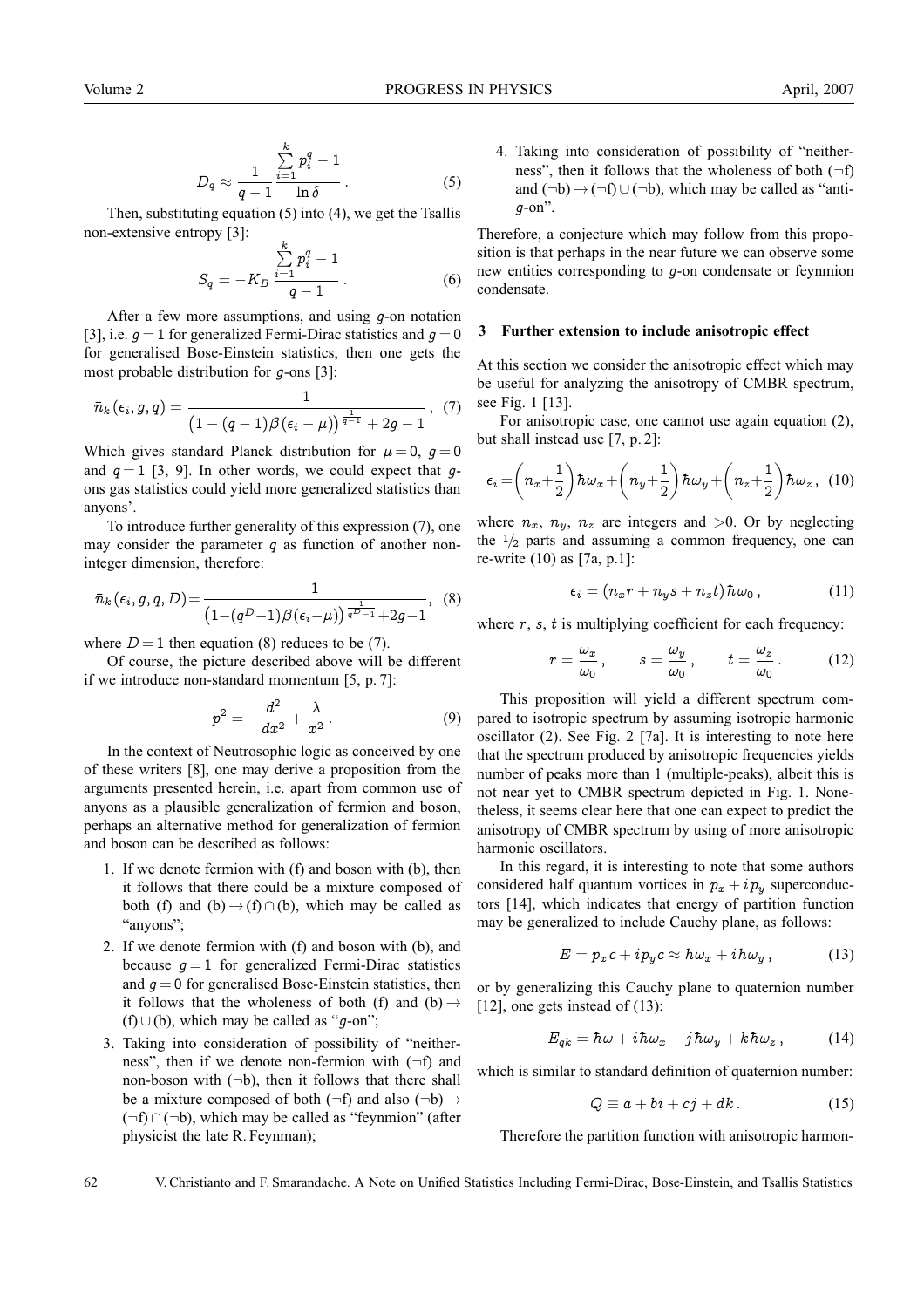

Fig. 1: Anisotropy of CMBR (after Tkachev [13]). Left panel: comparison of CMB power spectra in the models with adiabatic and isocurvature initial perturbations. Right panel: adiabatic power spectra in comparison with spectra appearing in models seeded by topological defects. In this panel some older, pre-WMAP, data are also shown.

ic potential can be written in quaternion form. Therefore instead of (11), we get:

$$
\epsilon_i = (n_x r + n_y s + n_z t + i n_x r + j n_y s + k n_z t) \hbar \omega_0, \quad (16)
$$

which can be written as:

$$
\epsilon_i = (1 + q_k)(n_k r_k)\hbar\omega_0, \qquad (17)
$$

where  $k = 1, 2, 3$  corresponding to index of quaternion number  $i, j, k$ . While we don't obtain numerical result here, it can be expected that this generalisation to anisotropic quaternion harmonic potential could yield better prediction, which perhaps may yield to exact CMBR spectrum. Numerical solution of this problem may be presented in another paper.

This proposition, however, may deserve further considerations. Further observation is also recommended in order to verify and also to explore various implications of.

#### **4 Concluding remarks**

In the present paper, we review an existing method to generalize Fermi-Dirac, Bose-Einstein, and Tsallis statistics, to become more unified statistics. And then we explore its plausible generalization to include fractality of Tsallis nonextensive entropy parameter .

Therefore, a conjecture which may follow this proposition is that perhaps in the near future we can observe some new entities corresponding to g-on condensate or feynmion condensate.

In the subsequent section, we also discuss plausible extension of this proposed unified statistics to include anisotropic effect, which may be observed in the context of Cosmic Microwave Background Radiation. In particular we consider possibility to introduce quaternionic harmonic oscillator. To our knowledge this proposition has never been considered before elsewhere.



It is recommended to conduct further observation in order to verify and also to explore various implications of our propositions as described herein.

#### **Acknowledgment**

The writers would like to thank to Profs. C. Castro, A. Yefremov, D. L. Rapoport, D. Rabounski, S. Crothers and L. Borissova for valuable discussions.

> Submitted on January 08, 2007 Accepted on January 30, 2007

#### **References**

- 1. Antoniadis I. *et al.* arXiv: astro-ph/9611208.
- 2. Castro C. and Granik A. Why we live in 3 dimensions. arXiv: hep-th/0004152.
- 3. Buyukkilic F. and Demirhan D. arXiv: hep-th/0010192.
- 4. Utyuzh O. V. *et al.* arXiv: hep-ph/9910355.
- 5. Leinaas J. M. arXiv: hep-th/9611167.
- 6. Pinilla M. R. Signatures of superfluidity in atomic Fermi gases. Diss. Helsinki University of Tech., Nov. 2003, 72 p.

V. Christianto and F. Smarandache. A Note on Unified Statistics Including Fermi-Dirac, Bose-Einstein, and Tsallis Statistics 63